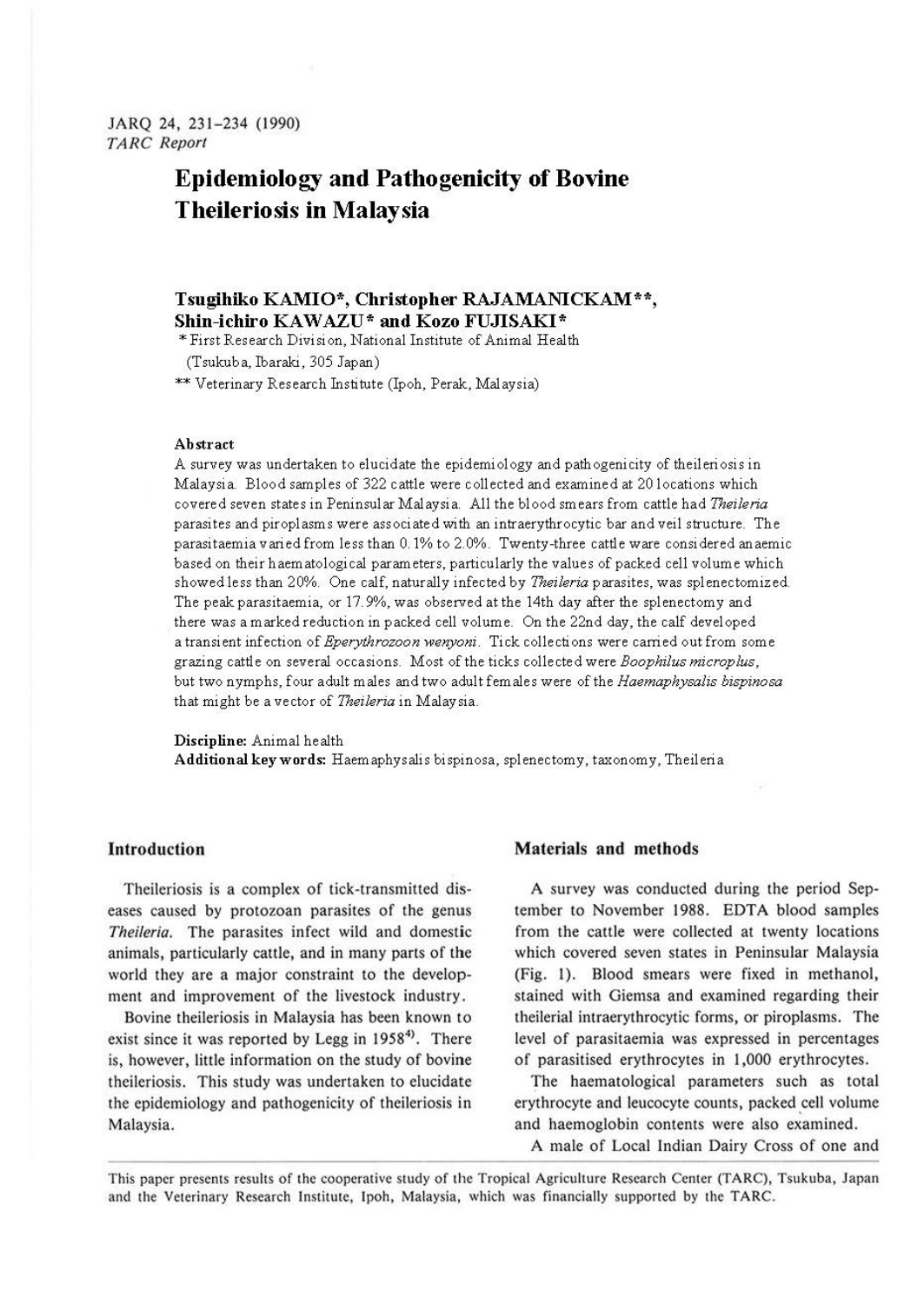

Fig. 1. Distribution of the twenty locations in Malaysia, where the blood samples were collected from the cattle

half year old, naturally infected with *Theileria* parasites, was purchased from the Pusat Latihan Ternakan at Sungai Siput, Perak. The calf was splenectomized and housed in moated pens. After the splenectomy, a blood sample was collected into EDTA tube for haematological examinations three times a week for the first week, then at daily intervals for 2 weeks and thereafter ihree times a week for 2 weeks.

Ticks were collected from some animals on several occasions. Unfed ticks were collected from pastures by dragging with a piece  $(1 \times 0.7 \text{m}^2)$  of white cottonflannel cloth.

## **Results**

#### *I) Haematological examinations*

Blood samples of 322 cattle were collected and examined. The results of the examination of blood smears are shown in Table 1. All of the smears from the cattle had *Theileria* parasites and the piroplasms were round, oval ring forms or rod-like forms. Maltese cross forms were seen, indicating quaternary divisions occurring in the erythrocytes. The piro-

| Table 1. |  |  | Blood smears for Theileria parasites |
|----------|--|--|--------------------------------------|
|          |  |  | in 322 cattle in Peninsular Malaysia |

|                      | Range of parasitaemia | Total no. |       |          |
|----------------------|-----------------------|-----------|-------|----------|
| Breed <sup>a</sup> ) | < 0.1                 | 1.0       | < 2.0 | examined |
| KK                   | 34                    | 56        | 2     | 92       |
| LID                  | 39                    | 30        |       | 70       |
| TX                   |                       | 74        | 10    | 159      |
| Others               |                       | υ         | o     |          |
| Total                | 49                    | 160       |       | 322      |

a): KK; Kcdah-Kelanian, LID: Local Indian Dairy,

TX; Temperate Crosses, Others; Unknown breed.



Plate I. Calf blood smear showing intraerythrocytic piroplasms (P) Both bar (B) and veil (V) structures are seen

in the infected erythrocytes.

Giemsa staining. ( x 1,250)

plasms were associated with an intracrythrocytic bar structure. An intraerythrocytic veil structure was also seen in the parasitised red blood cells (Plate I). The presence of the bar and the veil was variable in individual smears. The parasitacmia varied from less than 0.1 % to 2.0%, however, the morbidity rate was 100%. In 149 samples of the cattle's blood smears examined, the parasitaemia was less than  $0.1\%$ . There was no significant difference in the parasitaemia between breeds at a probability level of *5%*  (Student's t-test). Based on the haematological parameters, parlicularly the values of packed cell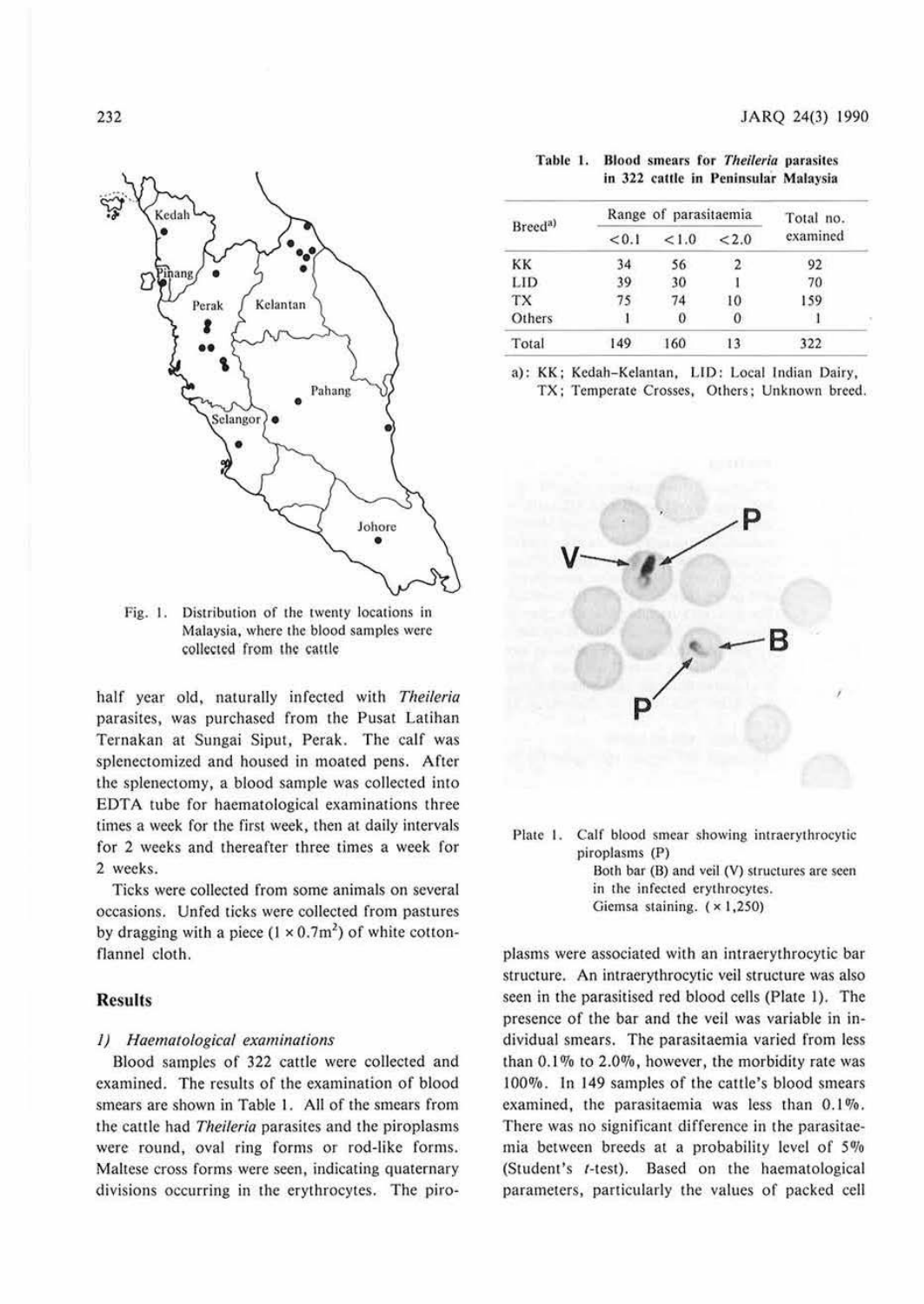

Variations in parasitaemia, packed cell volume and body temperature Fig. 2. in a calf infected with Theileria after splenectomy



#### Plate 2. Blood smear of a splenectomized calf showing Eperythrozoon wenyoni (Ew) Giemsa staining. (×1,250)

volume (less than 20%), 23 cattle were considered anaemic.

## 2) Pathogenicity

Fig. 2 shows the changes in parasitaemia, packed

Table 2. Tick collection in different areas in Perak, Peninsular Malaysia

|          | Tick species                      |                            |  |  |  |
|----------|-----------------------------------|----------------------------|--|--|--|
| Location | Boophilus microplus <sup>a)</sup> | Haemaphysalis<br>bispinosa |  |  |  |
| Cattle   | 512                               |                            |  |  |  |
|          | $(46 \t3, 377 + 85N, 4L)$         | (43, 27, 2N)               |  |  |  |
| Grass    | $few$ *                           | 0                          |  |  |  |
|          | (L)                               |                            |  |  |  |

Parenthesis shows the number in each stage of ticks. a): N; Nymph, L; Larva, \*; Not counted.

cell volume and body temperature in the splenectomized calf. The peak parasitaemia (17.9%) was observed at the 14th day after splenectomy and at the same time there was a marked reduction in packed cell volume without pyrexia. The blood parameters on the 20th day showed the erythrocyte counts, haemoglobin content and packed cell volume of  $4.52 \times 10^6/\mu l$ , 5.7 g/d/ and 19.0%, respectively.

On the 22nd day after splenectomy, the calf developed a transient infection of Eperythrozoon wenyoni (Plate 2). Less than 1% of erythrocytes was infected, but the percentage of the infected cells increased rapidly for the next four days. Thereafter, E. wenyoni had disappeared from the circulation.